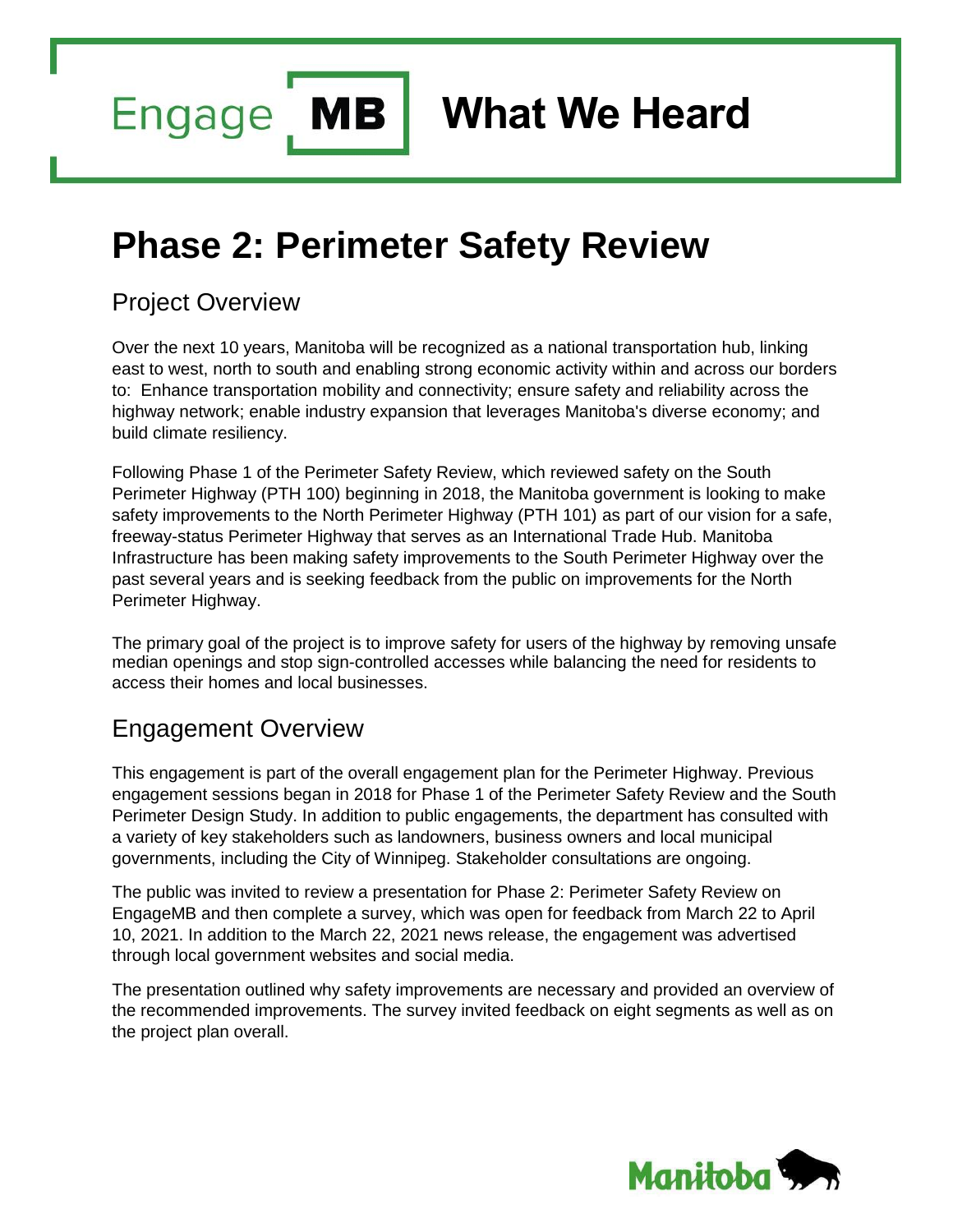## **Results**

The EngageMB project site was visited by 2,707 people and the survey was completed by 1,224 people.

While the majority of survey participants, 71 per cent, expressed that they believe the proposed safety improvements will address all or most safety concerns on the North Perimeter Highway, a number of comments revealed opportunities for the department to provide better information to the public regarding specific locations and the project overall.



Among respondents, 88 per cent indicated that the public presentation material clearly communicated the purpose of the proposed safety improvements, 5 per cent did not find the materials clear and 7 per cent were unsure.

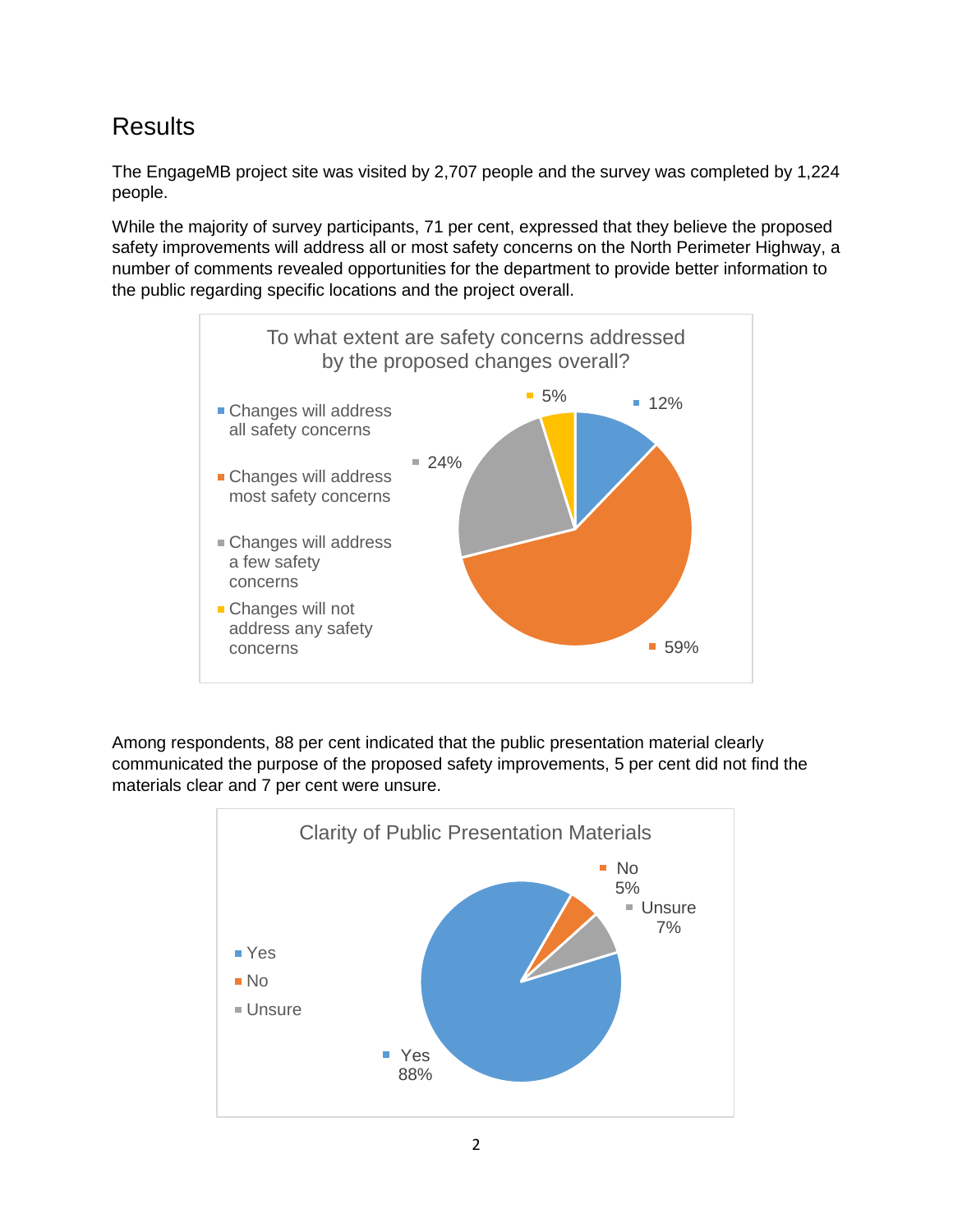Some respondents who answered "no" or "unsure" provided further details on why they were unsure or did not feel the materials were clear. Many listed more than one reason, did not provide any feedback, or expressed specific concerns with the project plan. Key themes identified by these 146 respondents were:

- Did not view presentation material (50)
- More details were needed on various project aspects (22)
- Presentation materials were generally confusing (17)
- Graphics were difficult to read or understand (7)
- Better supporting data is required (7)

A majority of respondents, 89 per cent, indicated that they were a motorist that uses the North Perimeter Highway and 35 per cent were residents of the area. Other responses indicated that participants were landowners or business owners in the area, or were agricultural producers that use the highway. Respondents were invited to select as many options as applied.



Respondents who indicated "other" (50) were invited to specify their interest in the project area. Responses included:

- motorists or occasional users of the highway (22)
- interested citizens (10)
- government or emergency service providers (5)
- $\bullet$  cyclists  $(6)$
- worker in the area (4)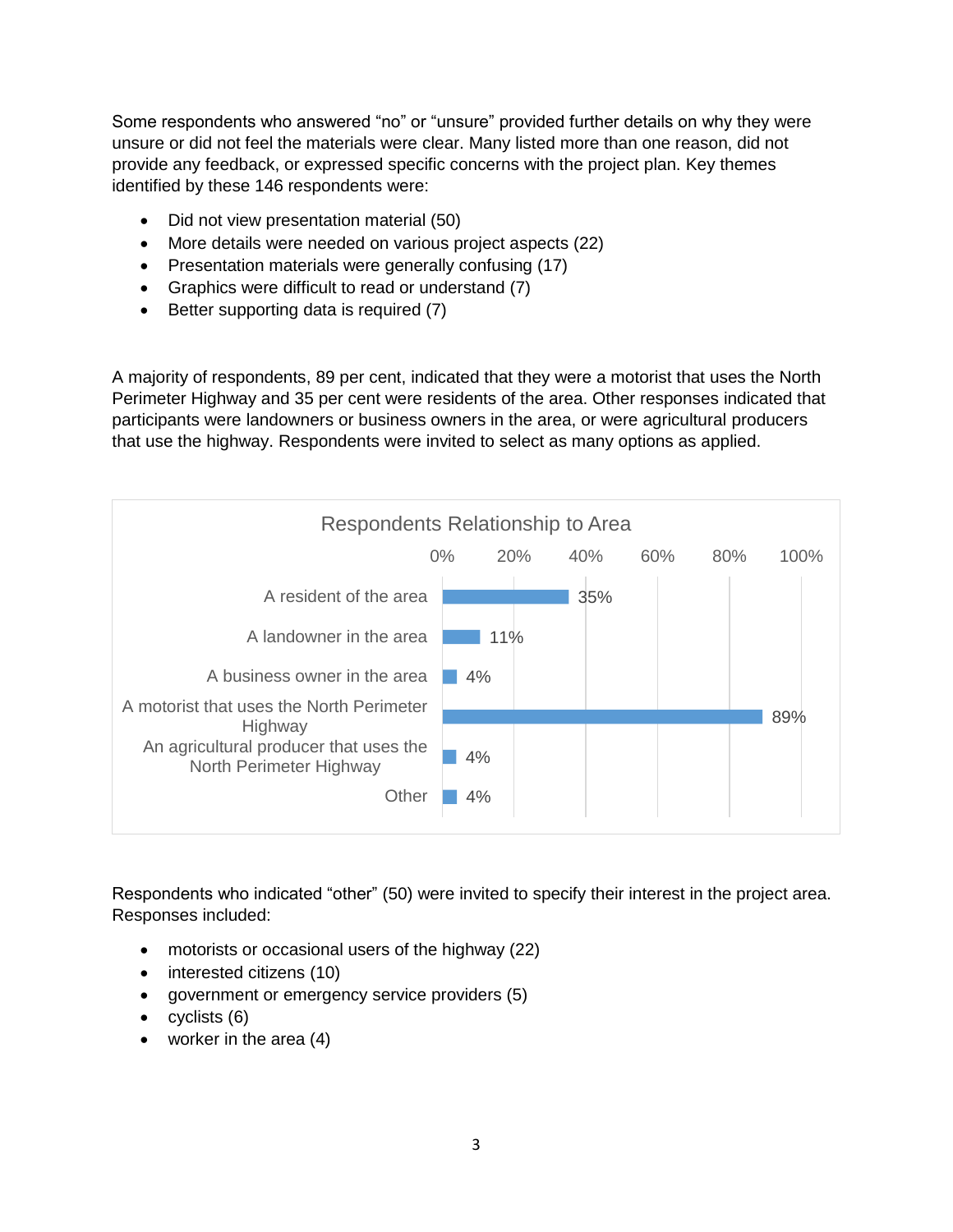The project area was divided into eight segments.

Respondents who were residents, landowners or business owners were asked to identify which segments of the proposed project area would impact their land access. Respondents were invited to select as many as applied.

The 431 respondents who indicated they were residents of the area identified that the proposed safety improvements would impact their land access on the following segments:

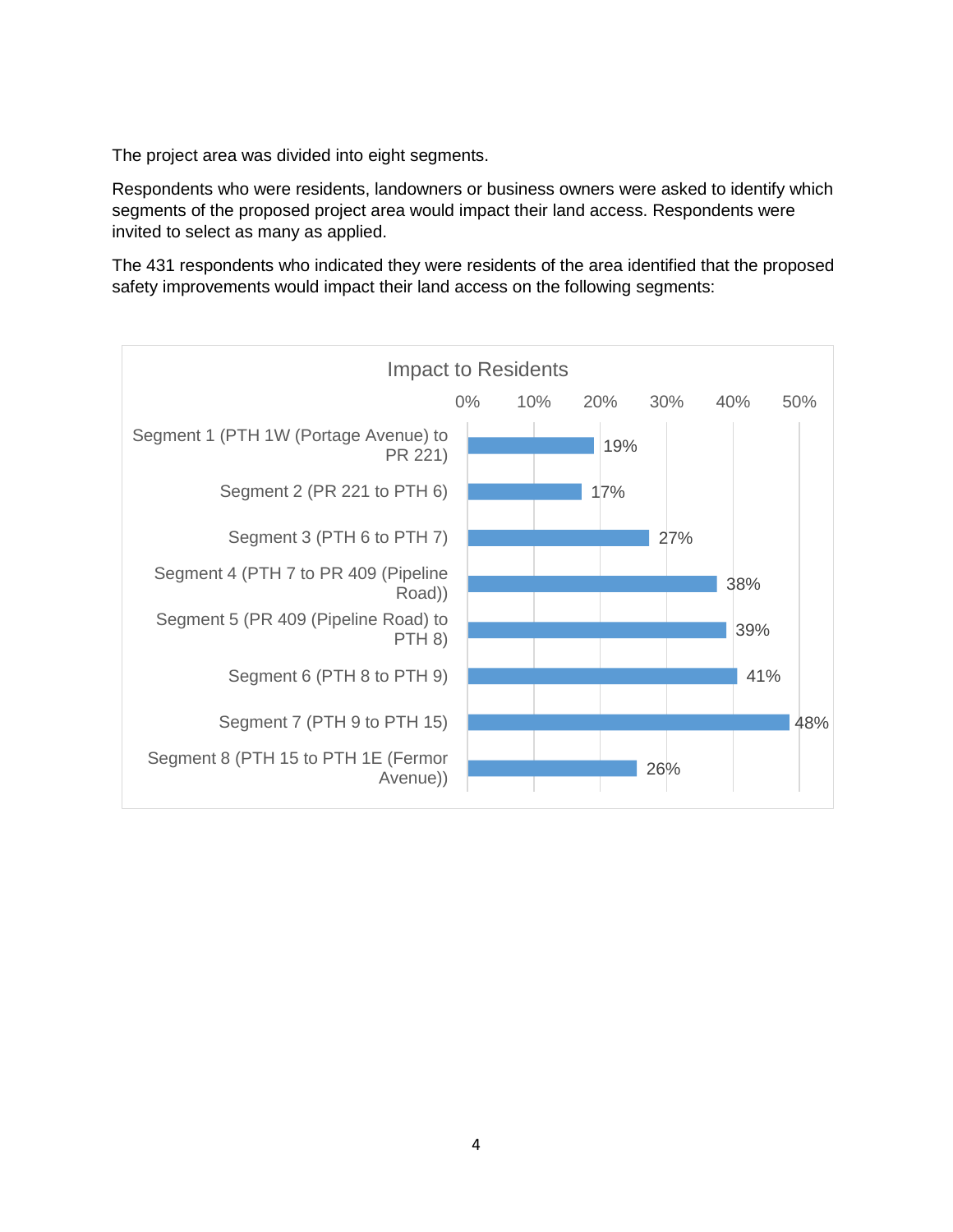

The 129 respondents who indicated they were landowners in the area identified that the proposed safety improvements would impact their land access on the following segments:

The 50 respondents who indicated they were business owners in the area identified that the proposed safety improvements would impact their land access on the following segments:

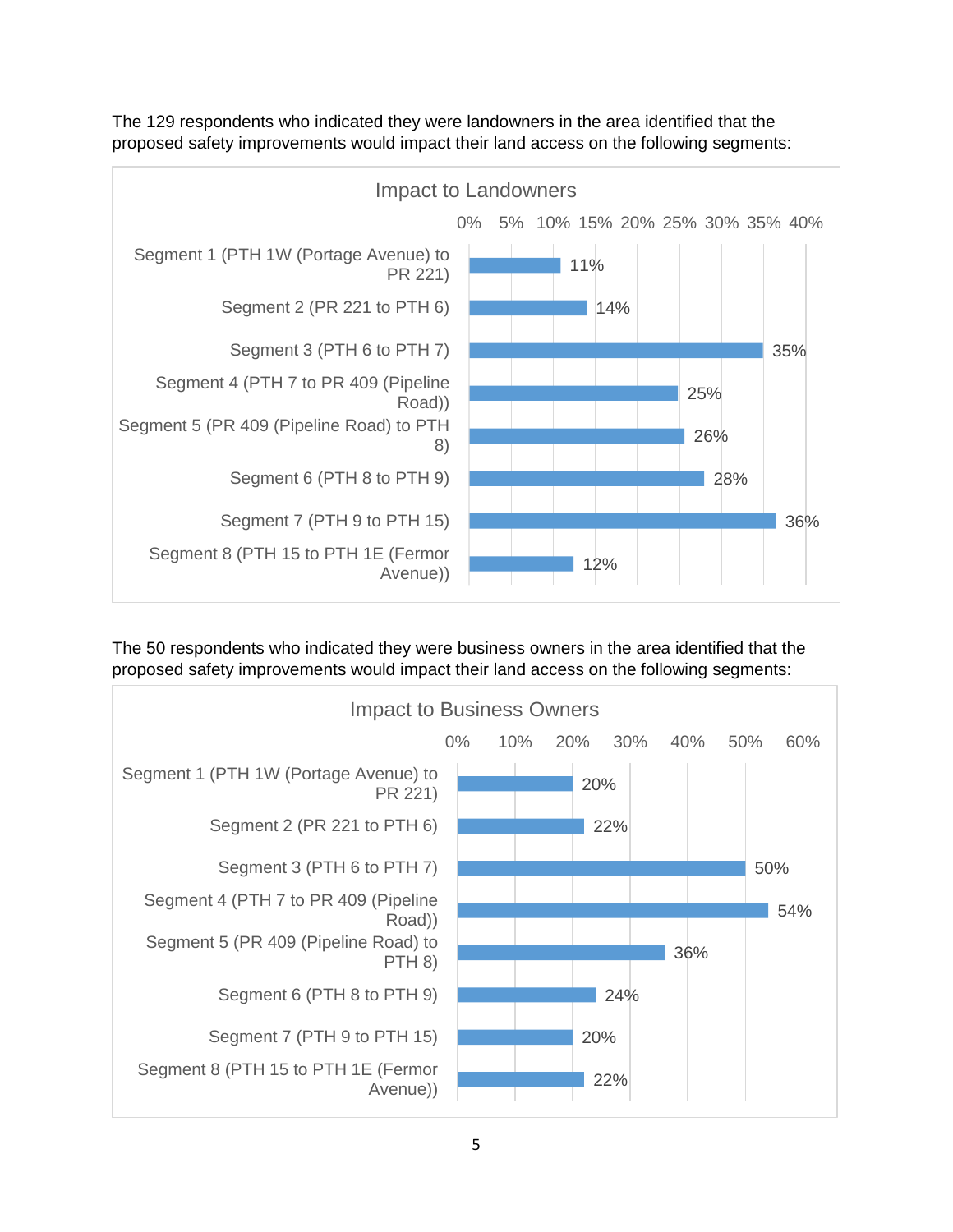When asked how often they travel on the North Perimeter Highway, 33 per cent of respondents indicated that they use the highway almost every day, 27 per cent indicated they travel on the highway a few days per week, 27 per cent indicated a few days per month, 12 per cent chose a few days per year and the remaining 1 per cent indicating that they rarely or never travel on the North Perimeter Highway.



Respondents were asked to rate what kind of impact the proposed improvements would have on their personal travel patterns, personal property, their community and road safety in the area. A total of 85 per cent of respondents indicated that they felt the proposed improvements would have a very or somewhat positive impact on road safety in the area. Very or somewhat positive impacts were selected by 74 per cent of respondents for impacts on personal travel patterns, 53 per cent for impacts on their community, and 21 per cent for impacts would be very or somewhat positive on their person property.

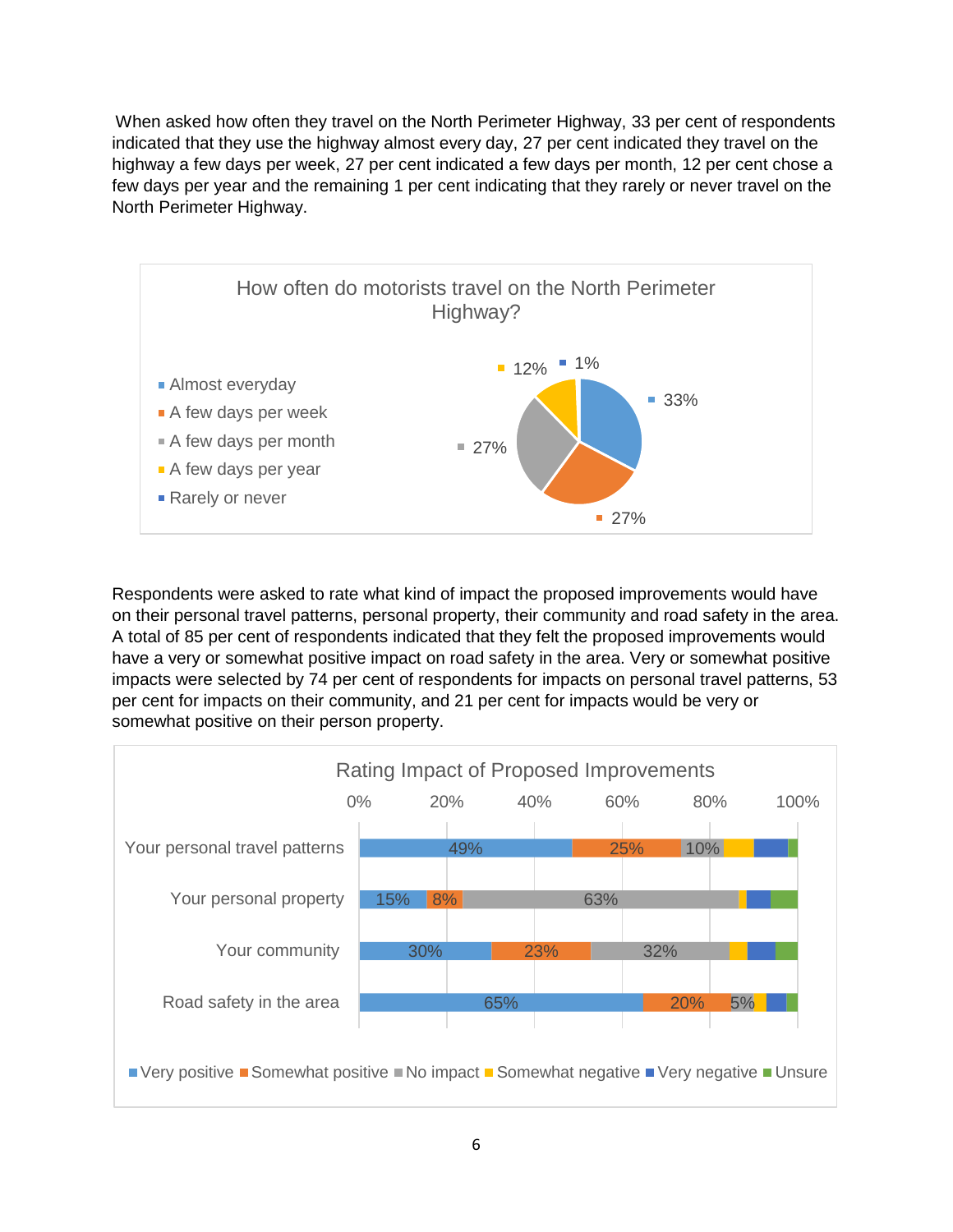Respondents were asked to what extent they felt the proposed changes would address safety concerns on each segment of the proposed project area. Respondents indicated that changes were very and somewhat likely to address safety concerns at a rate of between 76 and 81 per cent for all segments.

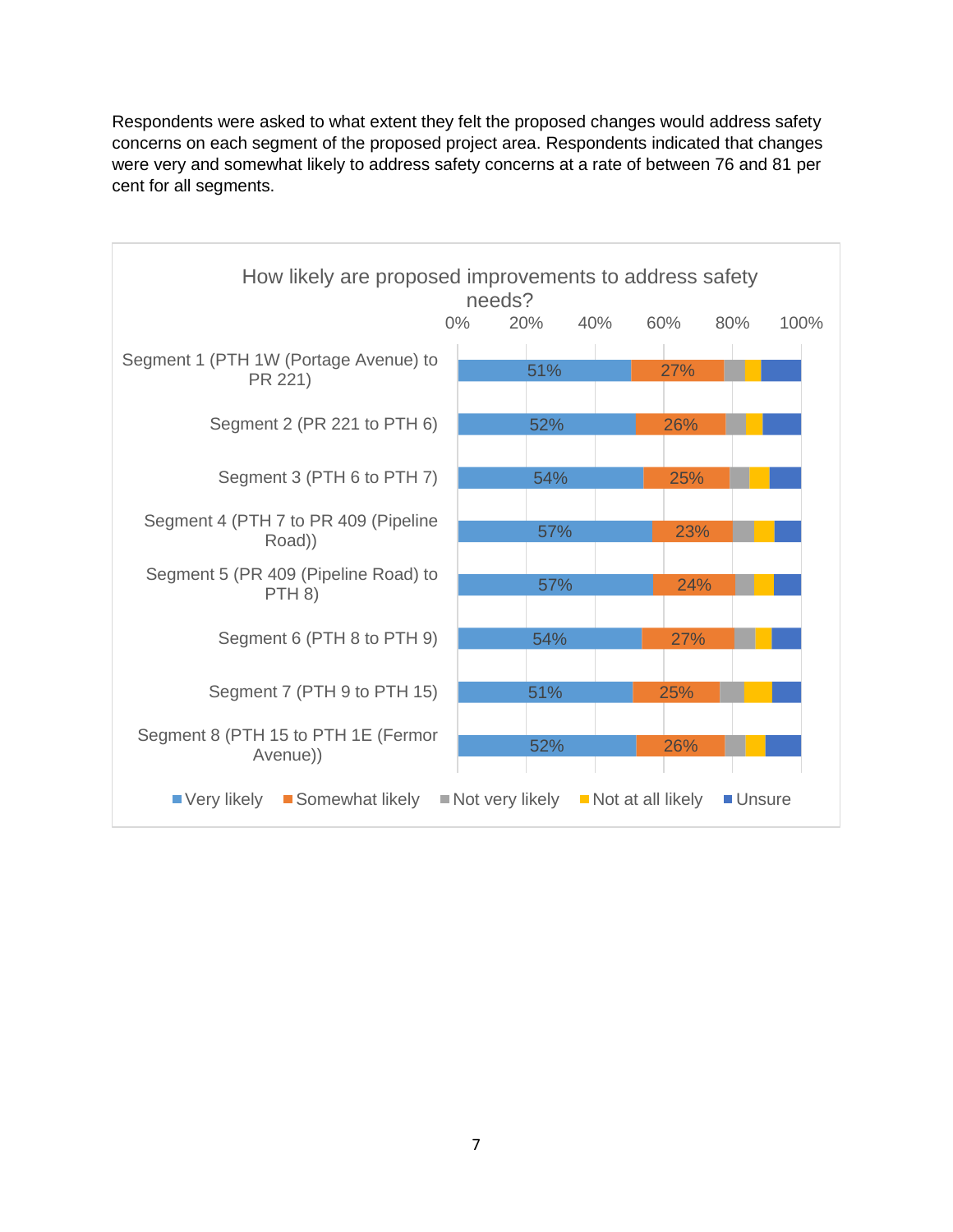Respondents were provided the opportunity to provide general comments and feedback. A total of 735 responses were received. Feedback was analyzed and grouped according to key themes that emerged, with many responses including more than one theme. Responses that were mentioned in 5 instances or fewer are not reported.

| <b>Instances</b> | <b>Key Themes</b>                                                                 |
|------------------|-----------------------------------------------------------------------------------|
| 257              | Advocating for modern freeway standards                                           |
|                  | Including the use of interchanges and/or overpasses<br>O                          |
|                  | Eliminating at-grade, traffic signal or stop sign controlled intersections<br>O   |
| 122              | Advocating to prioritize specific locations including:                            |
|                  | <b>Pipeline Road</b><br>$\mathsf{o}$                                              |
|                  | PTH 15/Dugald Road, in particular the rail crossing<br>o                          |
|                  | <b>Gunn Road</b><br>$\Omega$                                                      |
| 67               | Additional suggestions for improvements:                                          |
|                  | o Adding or improving merging/turning lanes - Some of these comments              |
|                  | referred to increasing the length of existing merge/turn lanes as a way to keep   |
|                  | right in/right out access points to the highway                                   |
|                  | Increasing number of lanes<br>O                                                   |
|                  | Resurfacing the highway and/or paving shoulders<br>o                              |
| 66               | Feelings that upgrades are overdue and/or should proceed as soon as possible      |
| 43               | Support for removing access points and median crossings                           |
| 39               | Adjusting and/or increasing enforcement of speed limits                           |
| 39               | Better consideration of specific user needs including:                            |
|                  | Cyclists and pedestrians and connections to active transport corridors<br>0       |
|                  | o Agricultural producer access                                                    |
|                  | Emergency/first responder navigation<br>0                                         |
|                  | Maintaining access to businesses<br>O                                             |
| 25               | Preference to direct resources to improving other roads or priorities             |
| 24               | Not in support of project plan (median closings)                                  |
|                  | In general<br>o                                                                   |
| 24               | Specifically at Sturgeon Road<br>O                                                |
| 20               | Support of the project plan in general<br>Other ways to improve safety:           |
|                  | Restrict slow/large vehicle access<br>0                                           |
|                  | Better driver education<br>O                                                      |
|                  | o Adding median barriers                                                          |
|                  | More illumination at night<br>0                                                   |
| 15               | Advocating to prioritize access closures at King Edward Street, Kapelus Drive, or |
|                  | <b>Wenzel Street</b>                                                              |
| 12               | Need to upgrade service roads                                                     |
| 6                | Improving existing intersection configuration/merge lanes at Henderson Highway    |
|                  | and/or Main Street                                                                |
|                  |                                                                                   |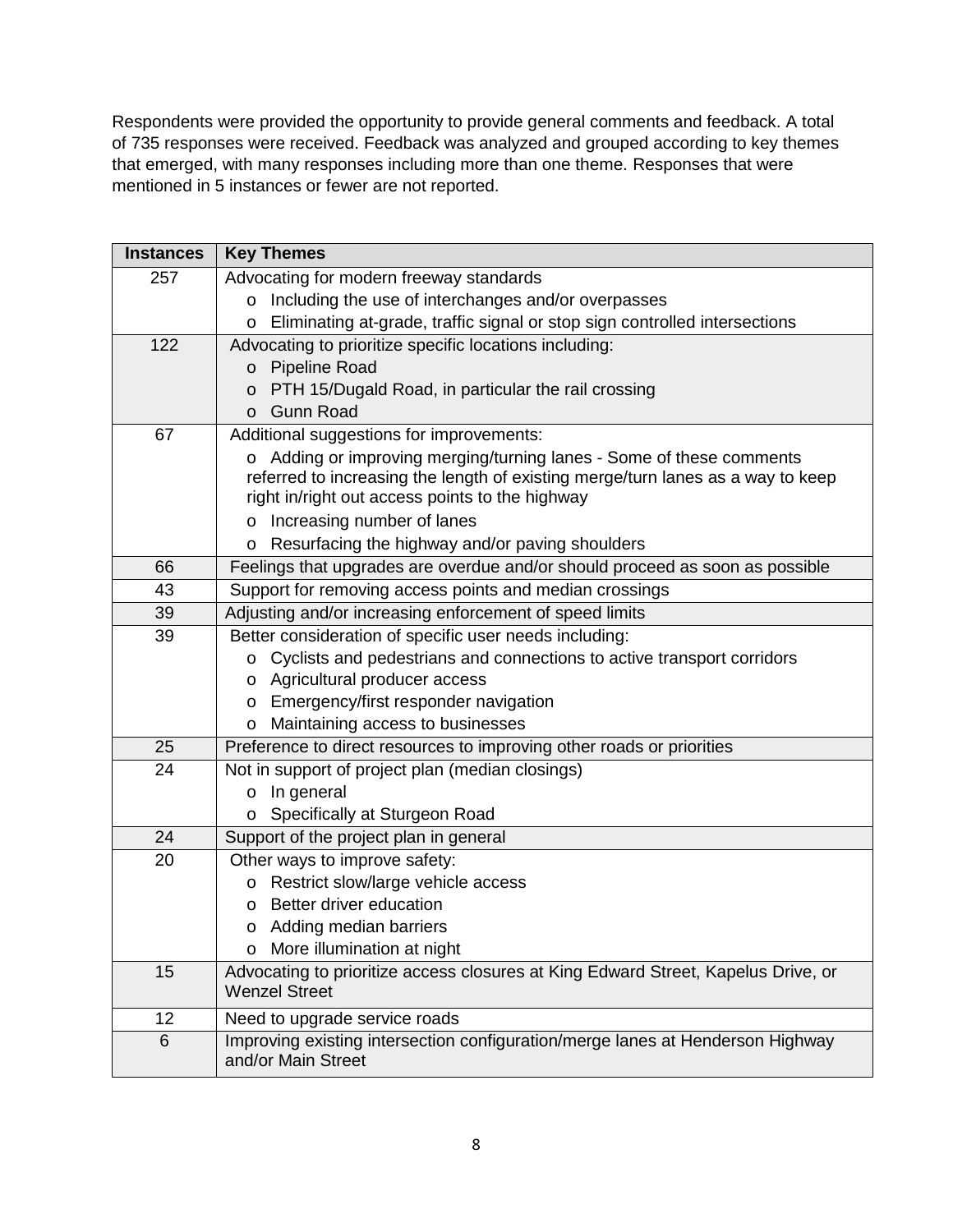Respondents were also asked if there were any issues or safety concerns with the proposed improvements of the North Perimeter Highway that were not addressed in the public presentation material. A total of 483 responses were received. Feedback was analyzed and grouped according to key themes that emerged, with many responses including more than one theme. Many of the same themes were identified in the previous general comments section.

| <b>Instances</b> | <b>Key Themes</b>                                                                                                                                                                                                                                                                                                               |
|------------------|---------------------------------------------------------------------------------------------------------------------------------------------------------------------------------------------------------------------------------------------------------------------------------------------------------------------------------|
| 75               | Advocating for modern freeway standards                                                                                                                                                                                                                                                                                         |
|                  | o Including the use of interchanges and/or overpasses                                                                                                                                                                                                                                                                           |
|                  | o Eliminating at-grade, traffic signal or stop sign controlled intersections                                                                                                                                                                                                                                                    |
| 67               | Additional suggestions for improvements:<br>o Adding or improving merging/turning lanes - Some of these comments<br>referred to increasing the length of existing merge lanes and/or advocated<br>building merge/turn lanes as a way to keep right in/right out access points to<br>the highway<br>o Increasing number of lanes |
|                  | o Resurfacing the highway and/or paving shoulders                                                                                                                                                                                                                                                                               |
| 38               | Adjusting and/or increasing enforcement of speed limits                                                                                                                                                                                                                                                                         |
| 29               | Advocating to prioritize specific locations including:<br>o Pipeline Road<br>o PTH 15/Dugald Road, in particular the rail crossing                                                                                                                                                                                              |
| 28               | Better consideration of specific user needs including:<br>o Cyclists and pedestrians and connections to active transport corridors<br>o Maintaining access to businesses                                                                                                                                                        |
| 27               | Feelings that upgrades are overdue and/or should proceed as soon as possible                                                                                                                                                                                                                                                    |
| 27               | Preference to direct resources to improving other roads                                                                                                                                                                                                                                                                         |
| 27               | Other ways to improve safety:<br>o Better driver education<br>o More illumination at night<br>o Better signage                                                                                                                                                                                                                  |
| 22               | Support for removing access points and median crossings                                                                                                                                                                                                                                                                         |
| 12               | Not in support of project plan in general                                                                                                                                                                                                                                                                                       |
| 10               | Support of the project plan in general                                                                                                                                                                                                                                                                                          |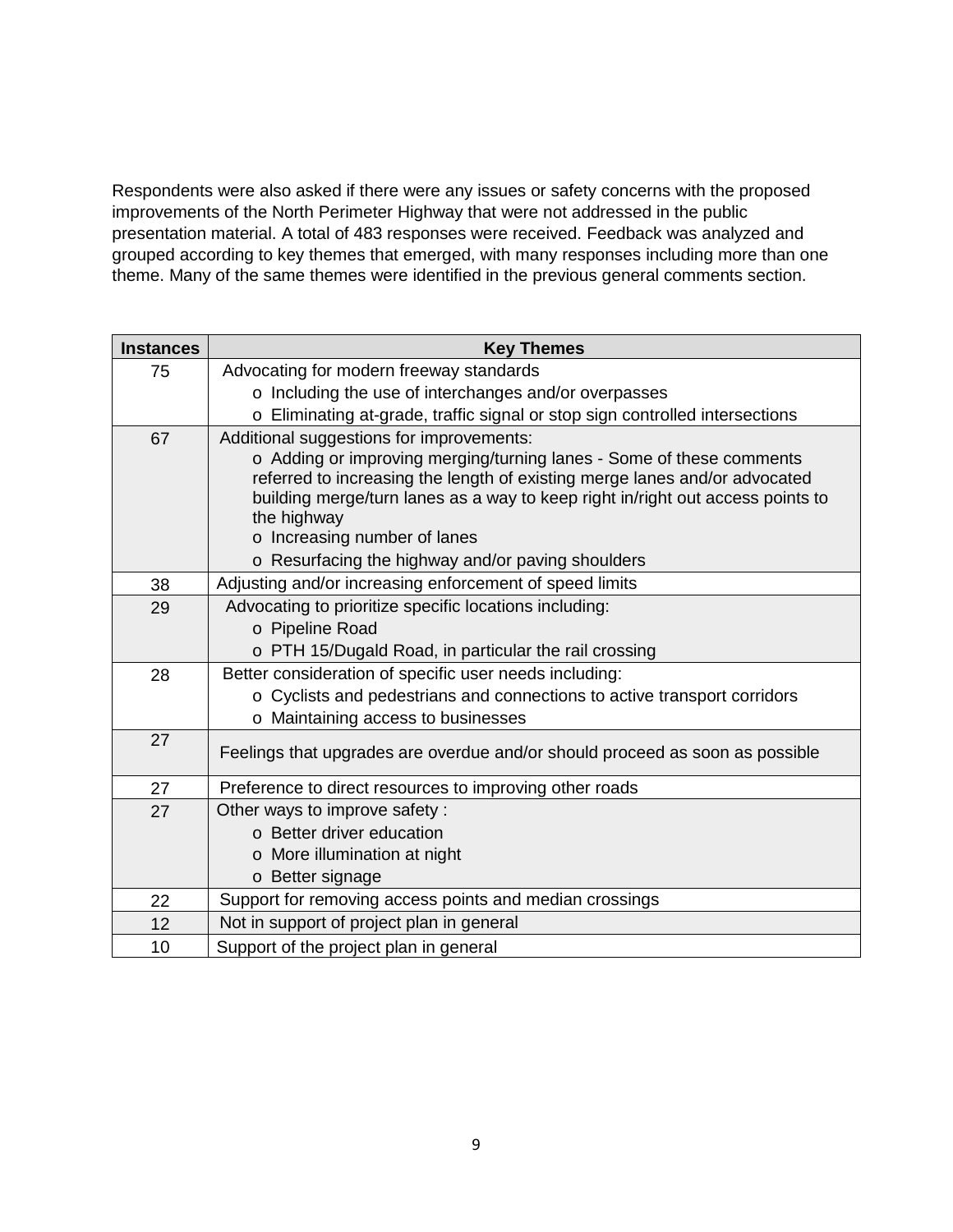### Next Steps

Safety improvements on the Perimeter Highway are focused on addressing the access points and intersections where there is the greatest risk of severe collisions. Manitoba is committed to improving safety on the Perimeter Highway, while balancing the access needs of road users. Safe alternate access routes will be established before closing accesses or median crossings.

The next step in this process is to complete a highway design study (similar to the South Perimeter Design Study completed in 2020) to upgrade the North Perimeter Highway to freeway standard. This study, which will begin this year, will determine locations for future interchanges, grade separations, and access management strategies and will include additional engagement opportunities for directly impacted stakeholders and the public.

Significant improvements are necessary to realize the vision of a Perimeter Freeway. These improvements will build on our province's twin advantages of location and transportation excellence to support the vision of an international trade hub that connects all of Manitoba's national and international trade corridors and ensures the efficient movement of goods across our borders.

Questions?

Please contact [Perimeter.Engagement@gov.mb.ca.](mailto:Perimeter.Engagement@gov.mb.ca)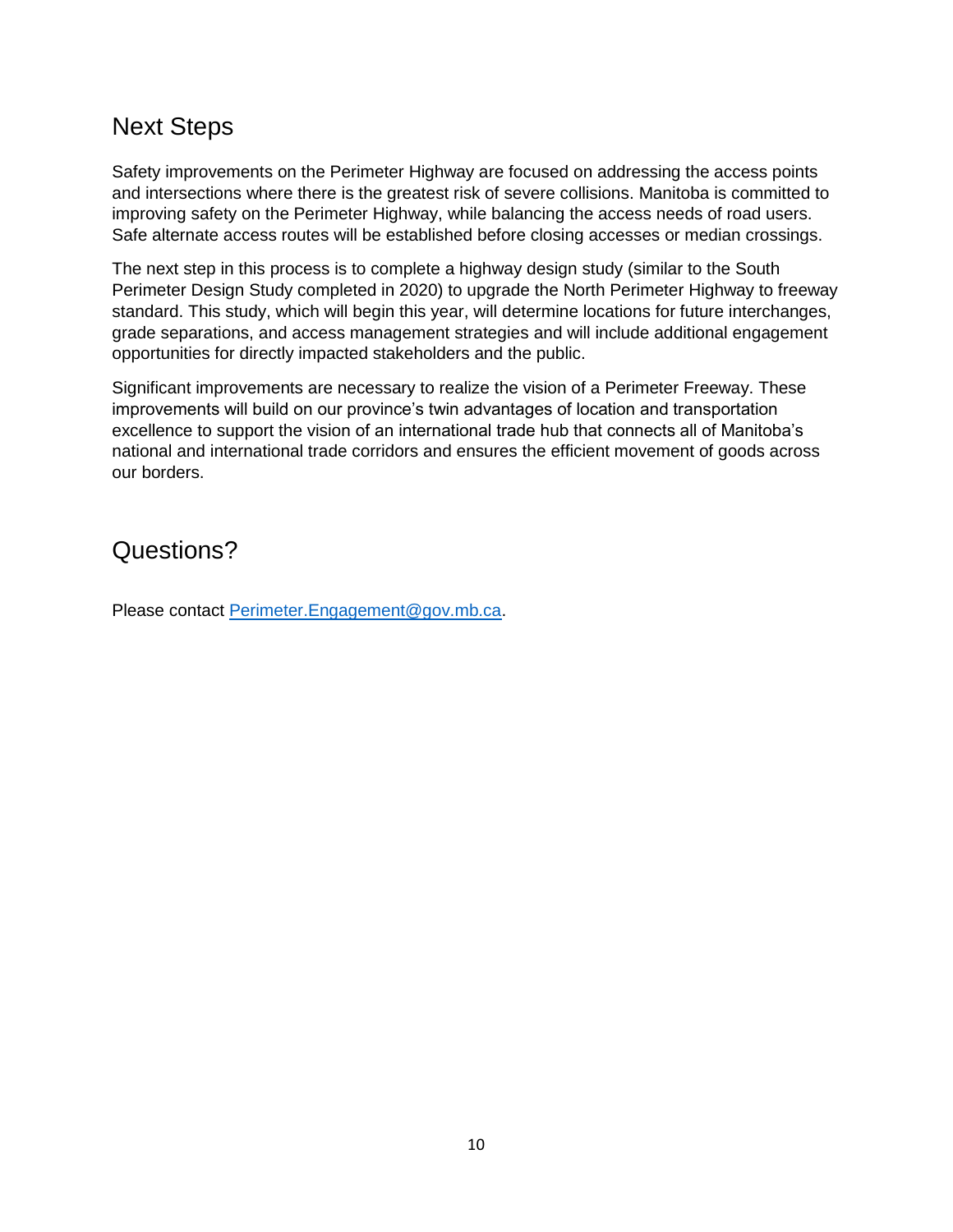## Additional Results

Business owners were asked approximately how many vehicles per day accessed their business. Of the 50 business owners, 16 per cent (8 business owners) said that more than 100 vehicles per day accessed their business, 34 per cent (17 business owners) said that 25 to 100 vehicles per day accessed their business and 50 per cent (25 business owners) said the fewer than 25 vehicles per day accessed their business.



When asked if they crossed the North Perimeter Highway regularly within the area of the proposed changes, 35 per cent of those surveyed said yes, 60 per cent said no and 5 per cent were unsure.